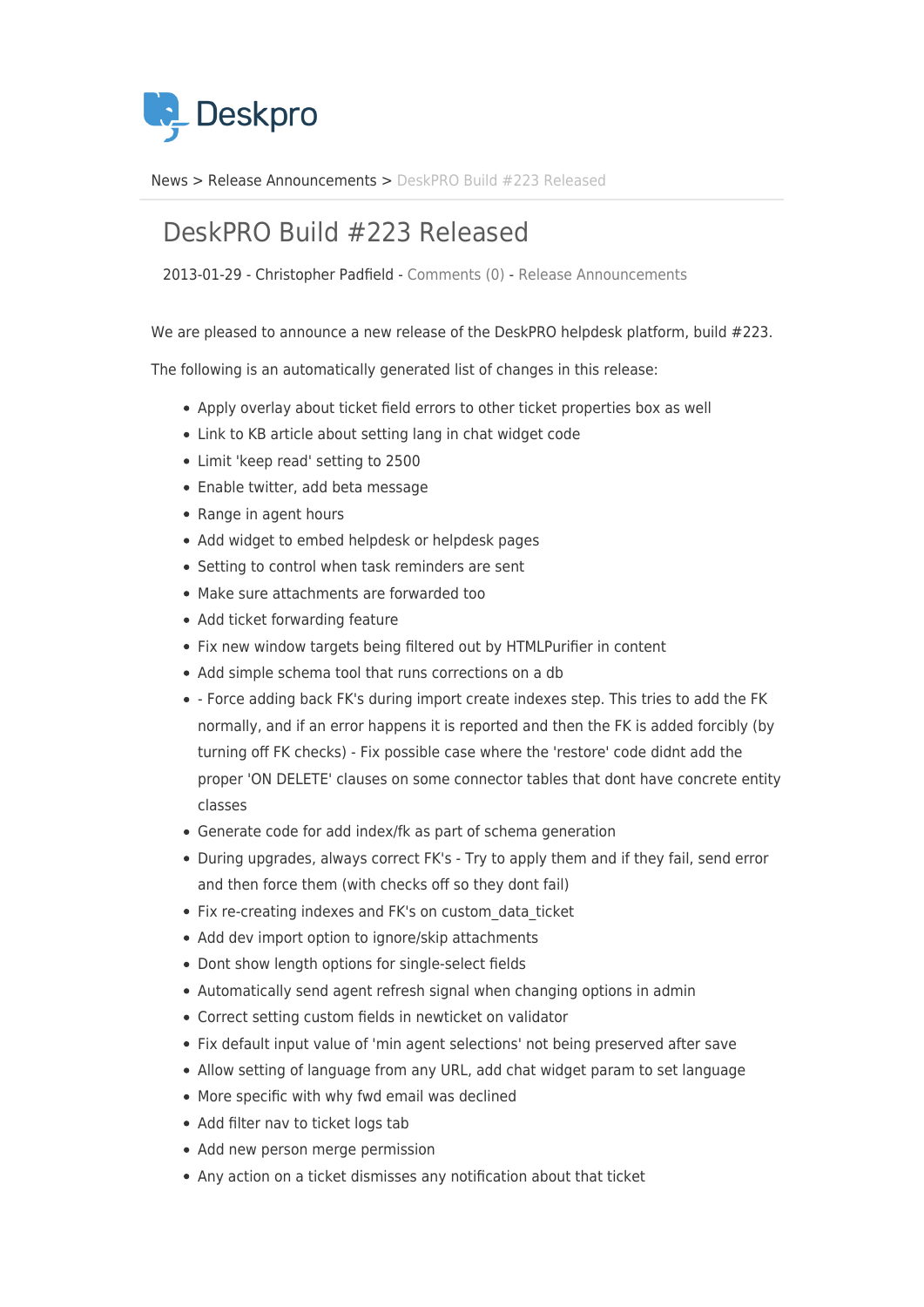- Automatically switch status option to Awaiting Agent when switching assignment option in replybox and admin option to disable this
- Add notif option to send @mentions by email all the time, @mention emails use standard ticket templates with full info
- Fix JS error when agent not allowed to change their profile pic
- Add new notification type for agent notes
- Mark invalid trigger terms and actions (e.g., of objects that have been deleted)
- Fix Japanese lang title
- Send email on cron timeout error, and errors logged to filesystem also log URL/useragent
- Automatically mark fatal-error'd email processing as 'error' so they appear in admin interface
- Organise a bunch of cleanup tasks
- Big cleanup of old trends files and db data
- Send welcome email after register when validation is disabled
- Fix nav selected class being lost sometimes
- Admin controls to set agent timezone, picture and signature. Perm to not allow agents to set picture and sig
- Show online agents in staff list'
- Set height on lang choose row to prevent slight jumpy page when css select renders post-load
- Make sure to remove draft when adding message
- Fix missing feedback usercats from widget, fix bad overlay in error messages
- Handle loading chat widget sources when starting chat from widget but chat not added to current page
- Fix chat tab showing up when it shouldnt
- Fix scroll issue on massactions popup after its been re-created
- Make sure attach type limit options are set properly
- Show link to search in listing when more than 20 results in omni
- Add option for custom wordlist file to data loader
- Fix disappearing underline after ticket updated from change in tab
- Fix weirdness with borders and displaying of fields tab when showing/hiding fields
- Bit more responsive gtips
- Bit of an optimisation to layer events/setup
- Fix bad null default on disable picture field
- If grouping a report builder query only by ticket department, automatically stack graph values by the parent department if there is one.
- Make report builder pie charts consistent with bar and line charts when it comes to grouping. Support showing an overall pie chart as well as a chart for each subgrouping.
- Ensure correct sorting in the report builder when getting a matrix table.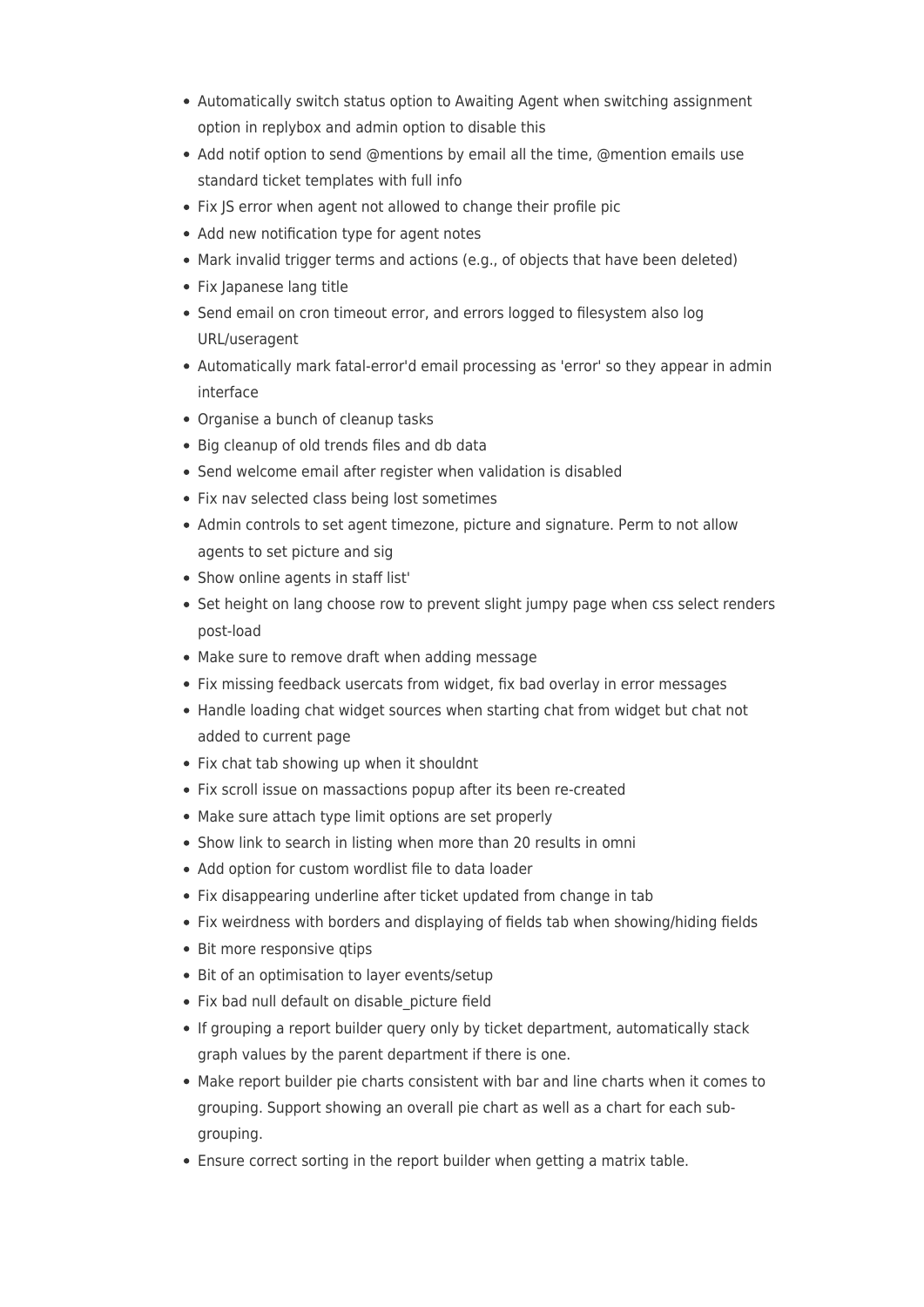- Allow access to article, download, feedback, and news page views and ratings via the report builder and add some new reports to access them.
- Support stacked line (area) charts and grouped line charts in the rebuild builder.
- Fix SLA complete actions not applying to multiple SLAs correctly.
- Fix inline reply detector false positive when embedded attach image is in a reply
- Standalone check-reg command should attempt to set mem limit or it may falsely report error
- Another old libxml fix for use when using the emogrifier
- Add protection against using |first or |last filters with non-arrays
- Improve Mailer phpdoc a bit, give queued messages id's to allow a bit easier debugging
- Fix SendmailQueue job not marking a message as success after send retry
- Sync 'full access' and 'assignment' checks for dep perms
- Add option to not use any picture, clarify setting pic options
- Handle case where data/ dir doesnt exist and serving css from fss
- Show banned emails on profile and click to unban
- Fix fieldname for vB id field, must be 'userid'
- Try more than 10 when trying to match OOO replies to subject match
- Add link to cloud signup on preboot errors'
- Fix turning off feedback not hiding links
- Fix case in filename
- Prevent trying to cast array to string in certain set field searches
- Link to agent notify options in triggers
- A bit of cleanup to alignment in trigger list
- Sending notif about new tickets is enabled through a trigger
- Close kb shortcuts box when clicking outside
- Add 'effect' option to SimpleTabs
- Fix new install not enabling alert created
- Fix default product/workflow not being set from gateway
- Add default product setting
- Allow blank selection for default department, agent newticket form uses default department for default selection
- Add a missing auto marker
- Fix grouping timezone in 'tickets created today'
- Fix 'is agent reply' and 'is user reply' terms in ticket updated triggers, add terms for current time/day to ticket updated triggers
- make more clear the URL to deskpro in install docs
- add link to url-rewrite in install docs for IIS
- Fix labels term not matching in PHP-matching routines. Fixes lists not updating in real-time, subscriptions based on filters with labels
- Fix 'disable notifications' option not applying to new agents, not hiding notification